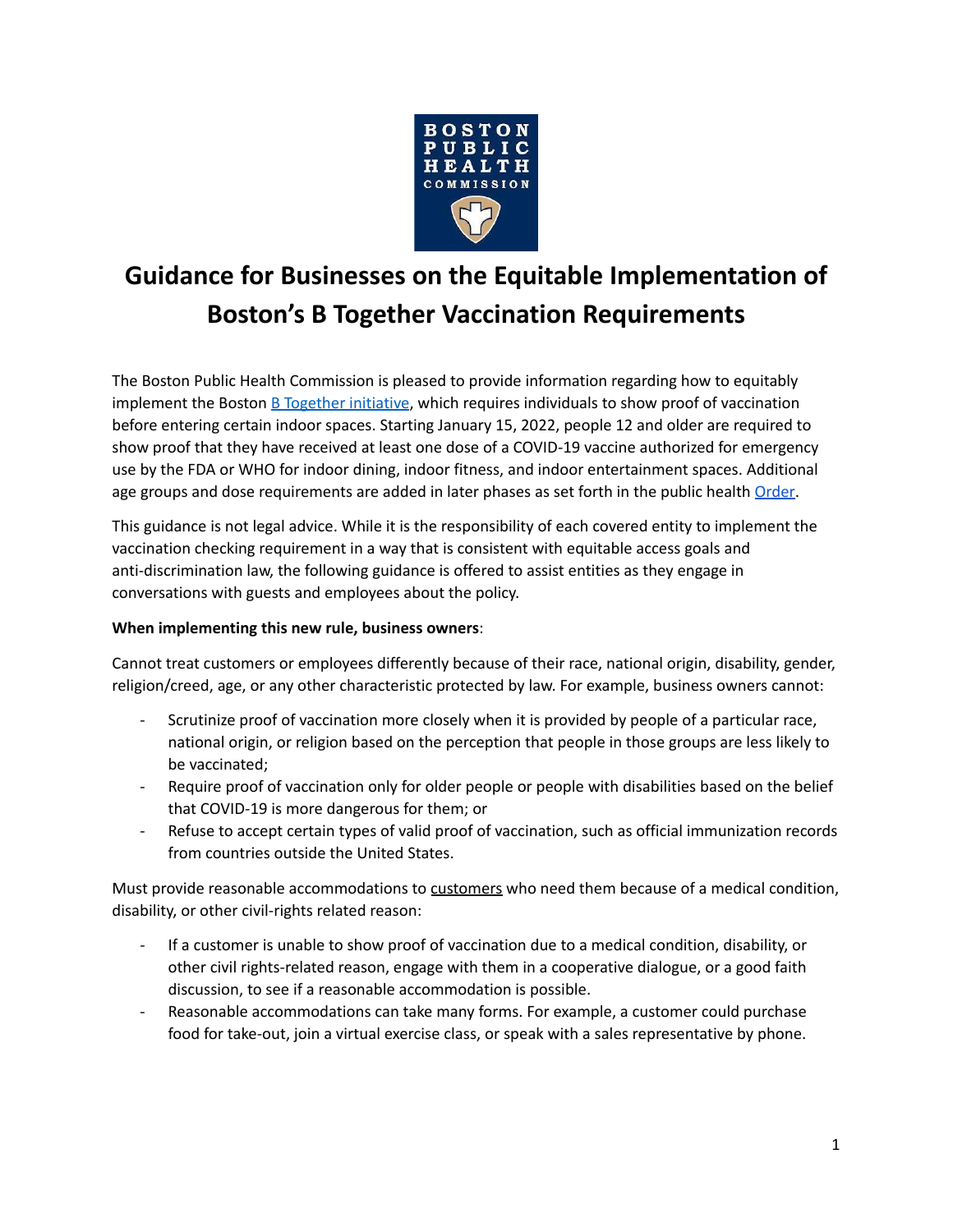You do not have to provide a reasonable accommodation if it would cause a direct threat to other customers or employees of your business, including through risk of COVID-19 infection, or impose an undue hardship on your business.

Must provide reasonable accommodations to employees who require them because of a medical condition, disability, or other civil-rights related reason. While specific determinations about these kinds of claims are each employer's responsibility and should be made on a case-by-case basis, the following guidance may be useful in considering these requests.

- Covered entities should engage in a dialogue with employees who present a medical, disability, or civil rights-related reason why they are unable to be vaccinated. If an employee requests an exception to the vaccine requirement or additional time to provide their proof of vaccination for one of the reasons listed above, engage with them in a cooperative dialogue, or a good faith discussion, to see if a reasonable accommodation is possible.
- The employer may determine that the covered premises is able to offer other reasonable accommodations to employees with a sufficiently documented exemption, taking into account case-by-case considerations including whether allowing an unvaccinated employee to work in the covered premises would create a direct threat to health and safety, including through risk of COVID-19 infection, or impose an undue burden on the business.
- Reasonable accommodations can take many forms. An employer may be able to reassign the employee to different job duties, assign the employee to remote work, or allow a leave of absence. Employers are encouraged to use their discretion to offer staff a reasonable grace period for employees who intend to get vaccinated to come into compliance.
- In considering whether allowing an unvaccinated employee with an accommodation request to continue to work in a covered premises would create a direct threat, employers have the discretion to consider mitigation strategies including required regular testing, social distancing, personal protective equipment, or other reasonable measures to reduce the risk of spreading COVID-19.

## **What should I do if a customer without sufficient proof of vaccination asks for service?**

You can allow customers without proof of vaccination who are in the age groups covered by the Order into the indoor portion of your premises for quick and limited purposes (for example, to use the bathroom, place a food order, or pick up membership information) as long as they wear a face mask at all times.

If a customer in an age group covered by the order wishes to enter the indoor portion of your premises for more than a quick or limited purpose but states that they are unable to show proof of vaccination because of a disability or other reason related to civil rights law, you must engage with the person in a cooperative dialogue, or a good faith discussion, to see if there is a reasonable accommodation that would enable the customer to access your goods or services. You do not need to allow the customer into the interior portion of your premises for anything beyond a quick and limited purpose, even as a reasonable accommodation.

Examples of accommodations that are likely to pose a direct threat or an undue burden include allowing an unvaccinated customer to eat in the interior portion of a busy restaurant, participate in a group exercise class, or participate in indoor, unmasked contact sports.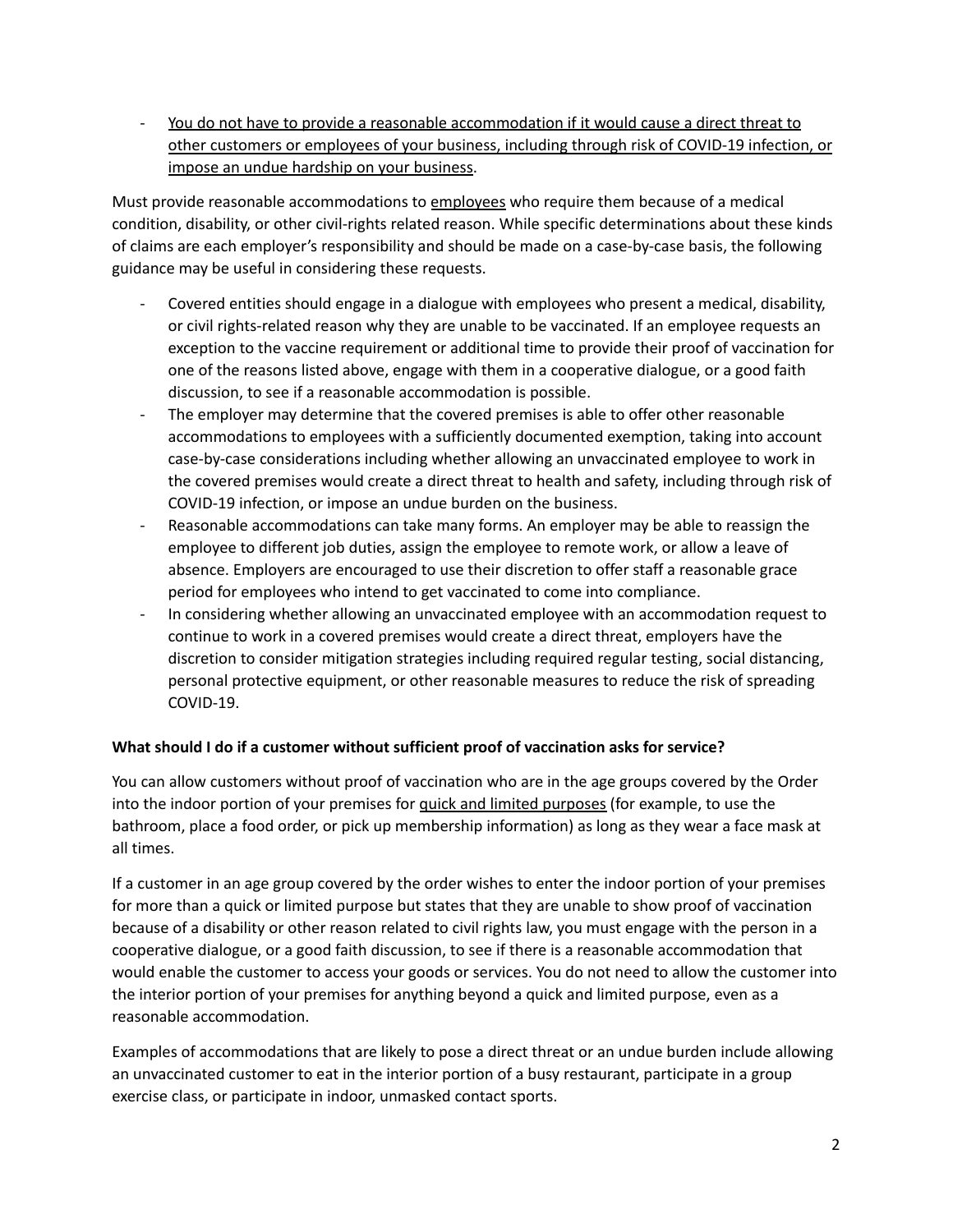However, when possible, accommodate customers who are unable to show proof of vaccination because of a disability or other civil rights-related reason outside the interior portion of your premises by, for example, providing service outside, by phone, or through an online platform.

#### Sample Scenario 1:

A customer approaches a restaurant and walks inside, where they are greeted by a server. The server requests to see the customer's proof of vaccination. In response, the customer states that they are unable to get vaccinated because of a medical condition. The server explains that the restaurant is not able to serve the customer inside the restaurant, but that they would be happy to place a take-out order that the customer can bring home with them. The business has provided a reasonable accommodation by allowing the customer to access their services without serving them in the interior portion of the restaurant. The business has complied with the law by finding a way to accommodate the customer without allowing them into the interior portion of the restaurant for anything more than a quick and limited purpose.

#### Sample Scenario 2:

A customer approaches a concert venue and walks inside, where they are greeted by an employee. The customer requests to purchase a ticket for that evening's event, which is being held live and will not be recorded. The employee asks to see the customer's proof of vaccination, but the customer explains that they are unable to get vaccinated because of a medical condition. The employee states that unfortunately there is no way for the customer to experience the performance outside the interior portion of the premises or remotely, but invites the customer to visit the venue's website, where recordings of other performances are available for viewing. The business has complied with the law by engaging with the customer in a cooperative dialogue, even though no reasonable accommodation was available.

## Sample Scenario 3:

A customer approaches a gym and walks inside, where they are greeted by an employee. The customer asks to register for an exercise class. The employee asks to see the customer's proof of vaccination, but the customer explains that they are not vaccinated because vaccination conflicts with their religious beliefs. The employee states that unfortunately only vaccinated customers are allowed to participate in indoor exercise classes, and the employee and customer are unable to identify any accommodation that would permit participation without the customer being indoors with the staff and other patrons in the class. The customer leaves the gym. The business has complied with the law because the cooperative dialogue did not identify any reasonable accommodation that would avoid a direct threat to other employees and customers (in the form of being forced to participate in the class in proximity to an unvaccinated customer).

## **Should I require documentation from customers who state they are unable to show proof of vaccination because of a disability or for another reason?**

Businesses should not ask customers for evidence of a disability if the customer states that they are unable to show proof of vaccination due to a disability, medical condition, or other civil rights-related reason. Instead, businesses should engage these customers in a cooperative dialogue to see if a